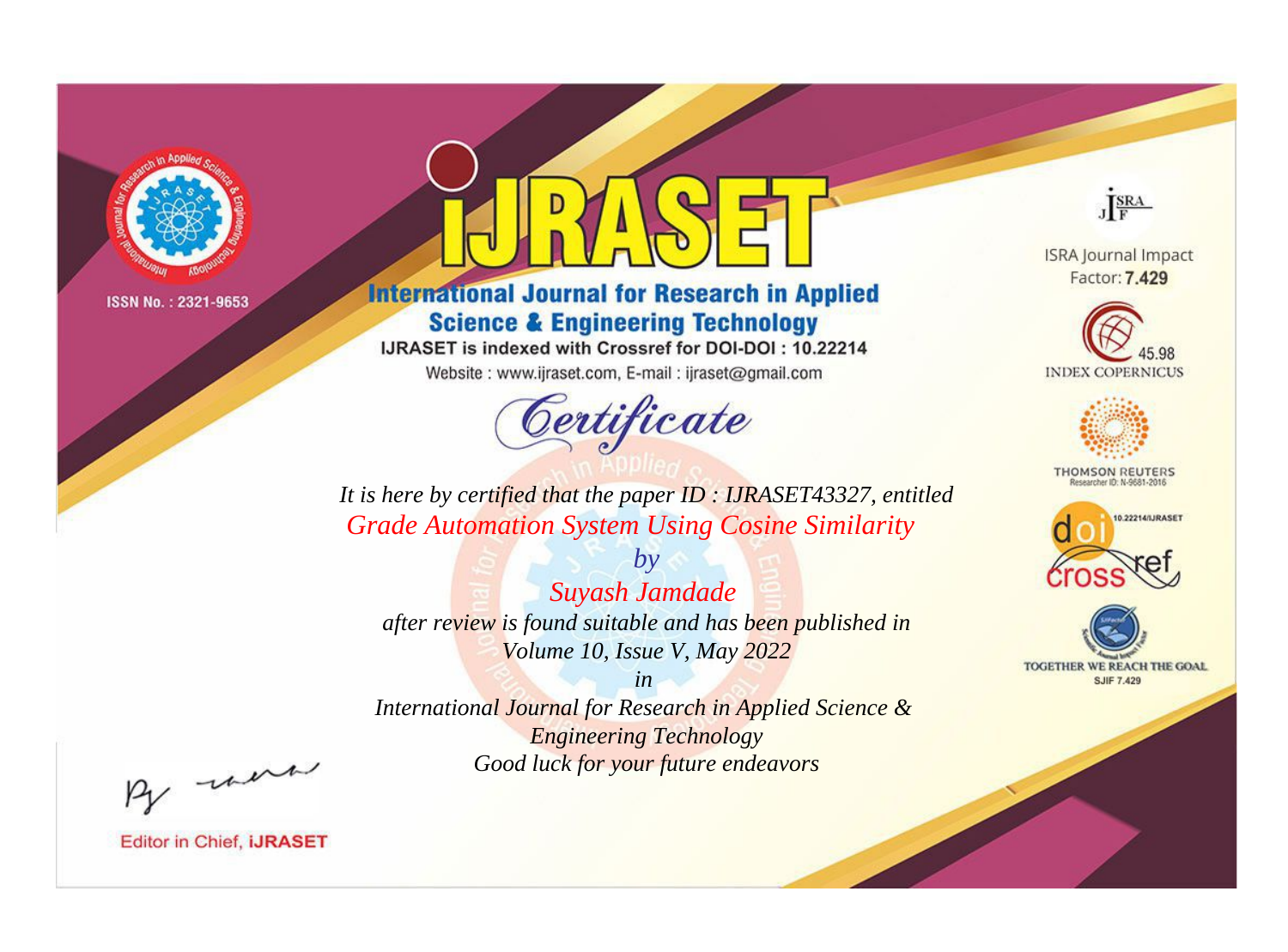

# **International Journal for Research in Applied Science & Engineering Technology**

IJRASET is indexed with Crossref for DOI-DOI: 10.22214

Website: www.ijraset.com, E-mail: ijraset@gmail.com



JERA

**ISRA Journal Impact** Factor: 7.429





**THOMSON REUTERS** 



TOGETHER WE REACH THE GOAL **SJIF 7.429** 

*It is here by certified that the paper ID : IJRASET43327, entitled Grade Automation System Using Cosine Similarity*

*Simran Kak after review is found suitable and has been published in Volume 10, Issue V, May 2022*

*by*

*in* 

*International Journal for Research in Applied Science & Engineering Technology Good luck for your future endeavors*

By morn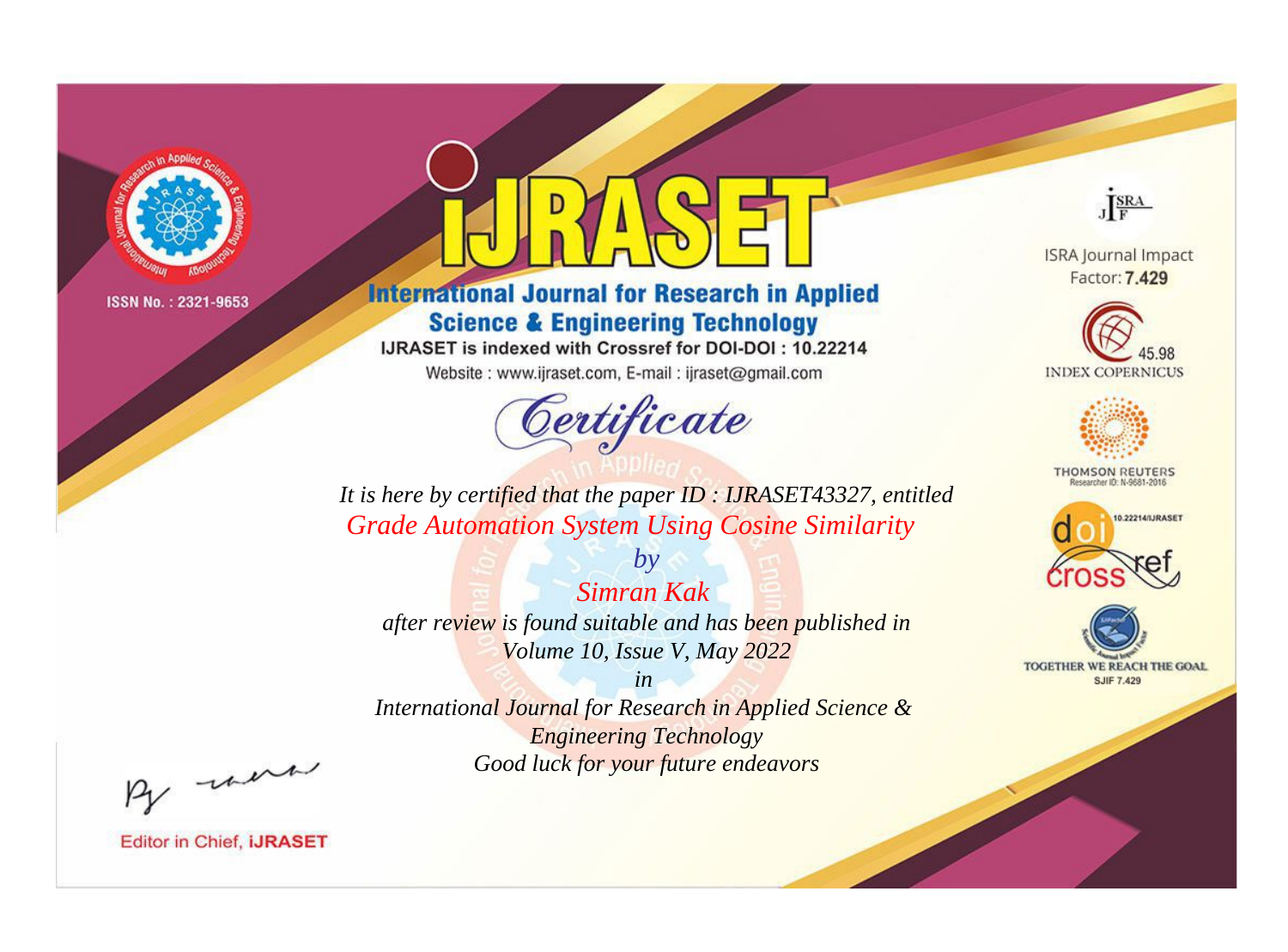

# **International Journal for Research in Applied Science & Engineering Technology**

IJRASET is indexed with Crossref for DOI-DOI: 10.22214

Website: www.ijraset.com, E-mail: ijraset@gmail.com



JERA

**ISRA Journal Impact** Factor: 7.429





**THOMSON REUTERS** 



TOGETHER WE REACH THE GOAL **SJIF 7.429** 

*It is here by certified that the paper ID : IJRASET43327, entitled Grade Automation System Using Cosine Similarity*

*by Palash Doshi after review is found suitable and has been published in Volume 10, Issue V, May 2022*

*in* 

*International Journal for Research in Applied Science & Engineering Technology Good luck for your future endeavors*

By morn